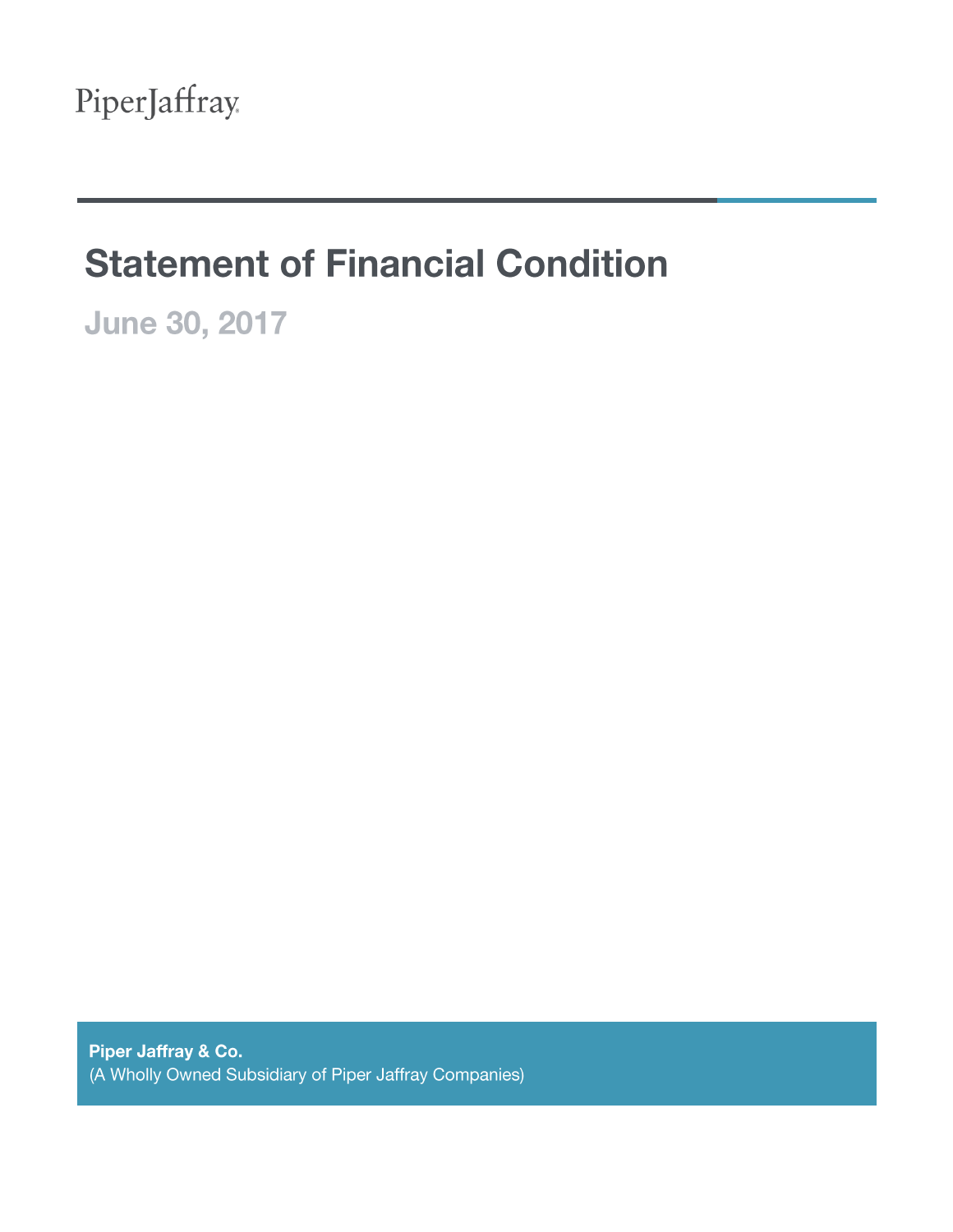# **Piper Jaffray & Co. Statement of Financial Condition (unaudited) June 30, 2017**

# *(Dollars in thousands)*

#### **Assets**

| Receivables:                                                                        | -S | 3,687<br>17,065 |
|-------------------------------------------------------------------------------------|----|-----------------|
|                                                                                     |    | 31,464          |
|                                                                                     |    | 169,543         |
|                                                                                     |    | 148,892         |
|                                                                                     |    | 505,724         |
| Financial instruments and other inventory positions owned and pledged as collateral |    | 261,724         |
|                                                                                     |    | 767,448         |
|                                                                                     |    | 22,703          |
|                                                                                     |    | 80,486          |
|                                                                                     |    | 13,718          |
|                                                                                     |    | 39,207          |
|                                                                                     |    | 125,793         |
|                                                                                     |    | 1,420,006       |
| <b>Liabilities and Shareholder's Equity</b>                                         |    |                 |
| $Short-term$ financing                                                              |    | 216386          |

|                                                                                 | 210,300 |
|---------------------------------------------------------------------------------|---------|
| Payables:                                                                       |         |
|                                                                                 | 28,258  |
|                                                                                 | 17,377  |
|                                                                                 | 10,795  |
| Financial instruments and other inventory positions sold, but not yet purchased | 313,592 |
|                                                                                 | 147,930 |
|                                                                                 | 117,092 |
|                                                                                 | 29,699  |
|                                                                                 | 881,129 |
|                                                                                 | 538,877 |
|                                                                                 |         |

*See Notes to the Statement of Financial Condition*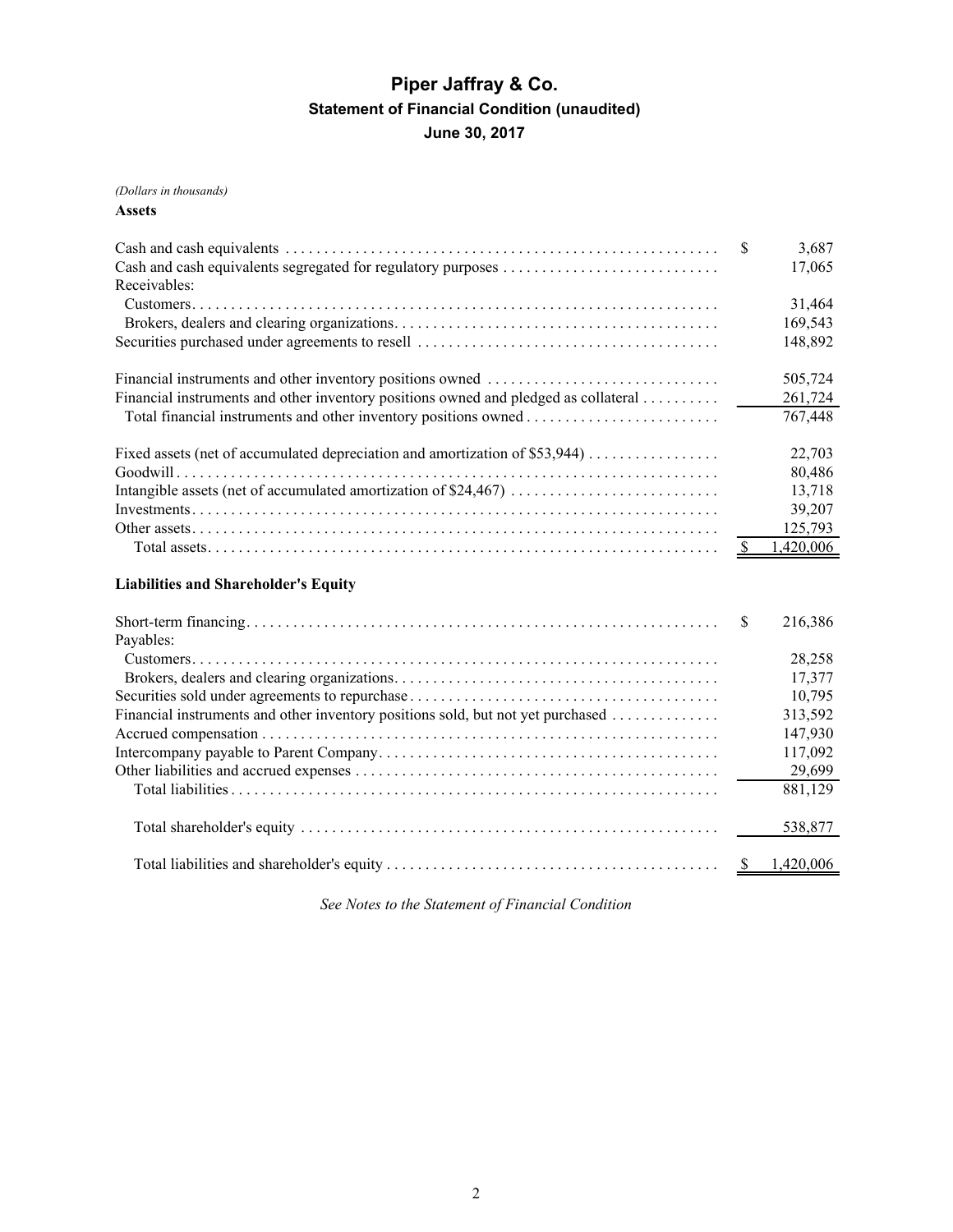**Note 1** *Organization and Basis of Presentation*

## **Organization**

Piper Jaffray & Co. ("Piper Jaffray" or the "Company") is a wholly owned subsidiary of Piper Jaffray Companies ("Parent Company"). The Parent Company is a public holding company incorporated in Delaware and traded on the New York Stock Exchange ("NYSE"). The Company is a securities broker dealer and investment banking firm registered under the Securities Exchange Act of 1934 and is a member of the Financial Industry Regulatory Authority, Inc. ("FINRA"). As such, the Company trades and effects transactions in listed and unlisted equity and fixed income securities, underwrites equity and municipal debt offerings and provides various other financial advisory services.

## **Basis of Presentation**

The accompanying statement of financial condition has been prepared in accordance with U.S. generally accepted accounting principles ("U.S. GAAP").

The preparation of the statement of financial condition and related disclosures in conformity with U.S. GAAPrequires management to make estimates and assumptions that affect the reported amounts of assets and liabilities at the date of the statement of financial condition. Although these estimates and assumptions are based on the best information available, actual results could differ from those estimates.

# **Note 2** *Summary of Significant Accounting Policies*

# **Principles of Consolidation**

The Company consolidates entities in which it has a controlling financial interest. The Company determines whether it has a controlling financial interest in an entity by first evaluating whether the entity is a variable interest entity ("VIE") or a voting interest entity.

VIEs are entities in which (i) the total equity investment at risk is not sufficient to enable the entity to finance its activities independently or (ii) the at-risk equity holders do not have the normal characteristics of a controlling financial interest. A controlling financial interest in a VIE is present when an enterprise has one or more variable interests that have both (i) the power to direct the activities of the VIE that most significantly impact the VIE's economic performance and (ii) the obligation to absorb losses of the VIE or the right to receive benefits from the VIE that could potentially be significant to the VIE. The enterprise with a controlling financial interest is the primary beneficiary and consolidates the VIE.

Voting interest entities lack one or more of the characteristics of a VIE. The usual condition for a controlling financial interest is ownership of a majority voting interest for a corporation or a majority of kick-out or participating rights for a limited partnership.

When the Company does not have a controlling financial interest in an entity but exerts significant influence over the entity's operating and financial policies (generally defined as owning a voting or economic interest of between 20 percent to 50 percent), the Company's investment is accounted for under the equity method of accounting. If the Company does not have a controlling financial interest in, or exert significant influence over, an entity, the Company accounts for its investment at fair value, if the fair value option was elected, or at cost.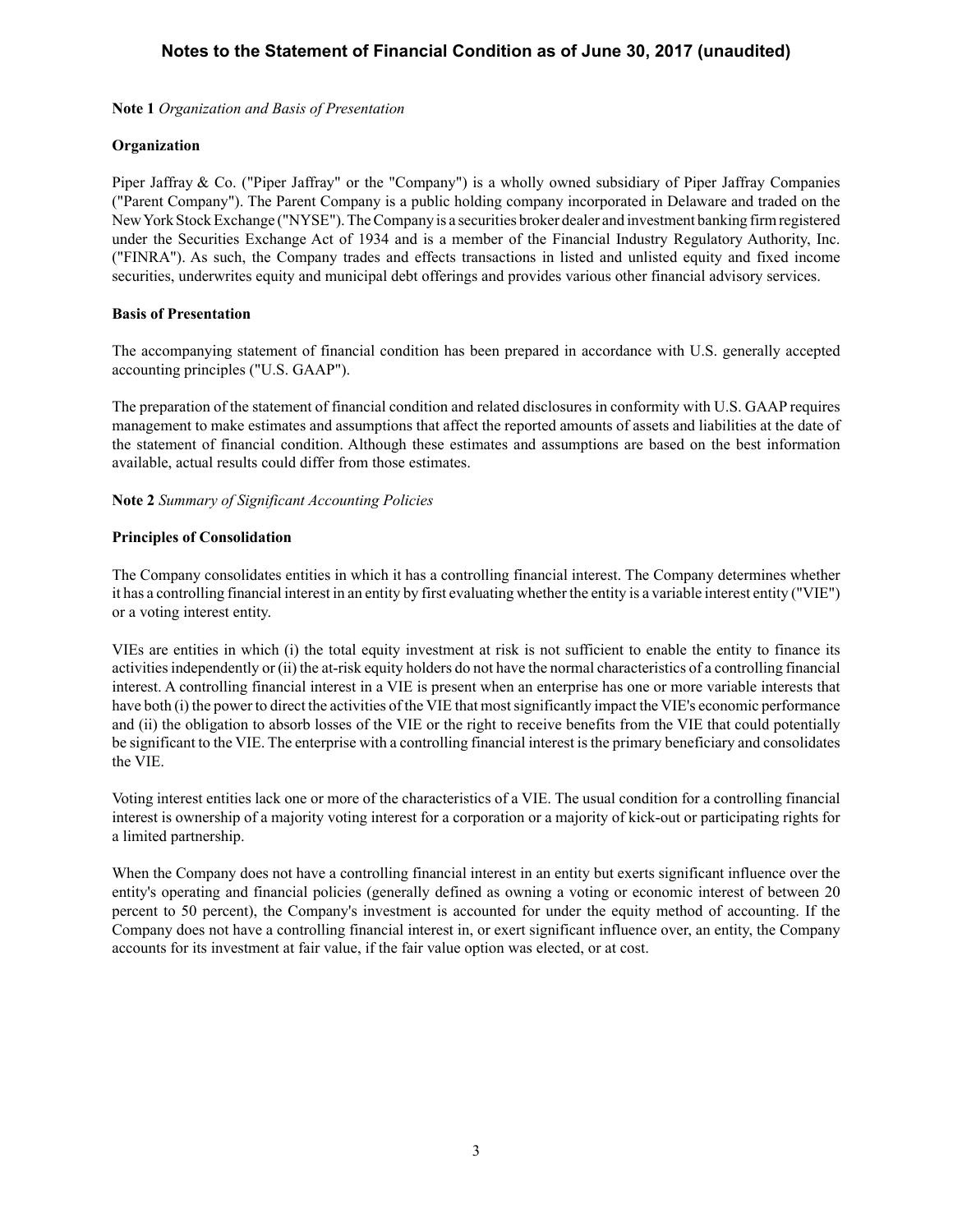# **Cash and Cash Equivalents**

Cash and cash equivalents consist of cash and highly liquid investments with maturities of 90 days or less at the date of origination.

In accordance with Rule 15c3-3 of the Securities Exchange Act of 1934, Piper Jaffray, as a registered broker dealer carrying customer accounts, is subject to requirements related to maintaining cash or qualified securities in a segregated reserve account for the exclusive benefit of its customers.

## **Customer Transactions**

Customer securities transactions are recorded on a settlement date basis, while the related revenues and expenses are recorded on a trade-date basis. Customer receivables and payables include amounts related to both cash and margin transactions. Securities owned by customers, including those that collateralize margin or other similar transactions, are not reflected on the statement of financial condition.

#### **Receivables from and Payables to Brokers, Dealers and Clearing Organizations**

Receivables from brokers, dealers and clearing organizations include receivables arising from unsettled securities transactions, deposits paid for securities borrowed, receivables from clearing organizations, deposits with clearing organizations and amounts receivable for securities not delivered to the purchaser by the settlement date ("securities failed to deliver"). Payables to brokers, dealers and clearing organizations include payables arising from unsettled securities transactions, payables to clearing organizations and amounts payable for securities not received from a seller by the settlement date ("securities failed to receive"). Unsettled securities transactions related to the Company's operations are recorded at contract value on a net basis.

#### **Collateralized Securities Transactions**

Securities purchased under agreements to resell and securities sold under agreements to repurchase are carried at the contractual amounts at which the securities will be subsequently resold or repurchased, including accrued interest. It is the Company's policy to take possession or control of securities purchased under agreements to resell at the time these agreements are entered into. The counterparties to these agreements typically are primary dealers of U.S. government securities and major financial institutions. Collateral is valued daily, and additional collateral is obtained from or refunded to counterparties when appropriate.

Securities borrowed and loaned result from transactions with other broker dealers or financial institutions and are recorded at the amount of cash collateral advanced or received. These amounts are included in receivables from and payables to brokers, dealers and clearing organizations on the statement of financial condition. Securities borrowed transactions require the Company to deposit cash or other collateral with the lender. Securities loaned transactions require the borrower to deposit cash with the Company. The Company monitors the market value of securities borrowed and loaned on a daily basis, with additional collateral obtained or refunded as necessary.

Interest is accrued on securities borrowed and loaned transactions and is included in other assets or other liabilities and accrued expenses on the statement of financial condition.

#### **Fair Value of Financial Instruments**

Financial instruments and other inventory positions owned and financial instruments and other inventory positions sold, but not yet purchased on the statement of financial condition consist of financial instruments (including securities with extended settlements and derivative contracts) recorded at fair value. Securities (both long and short), including securities with extended settlements, are recognized on a trade-date basis. Additionally, certain of the Company's investments on the statement of financial condition are recorded at fair value, either as required by accounting guidance or through the fair value election.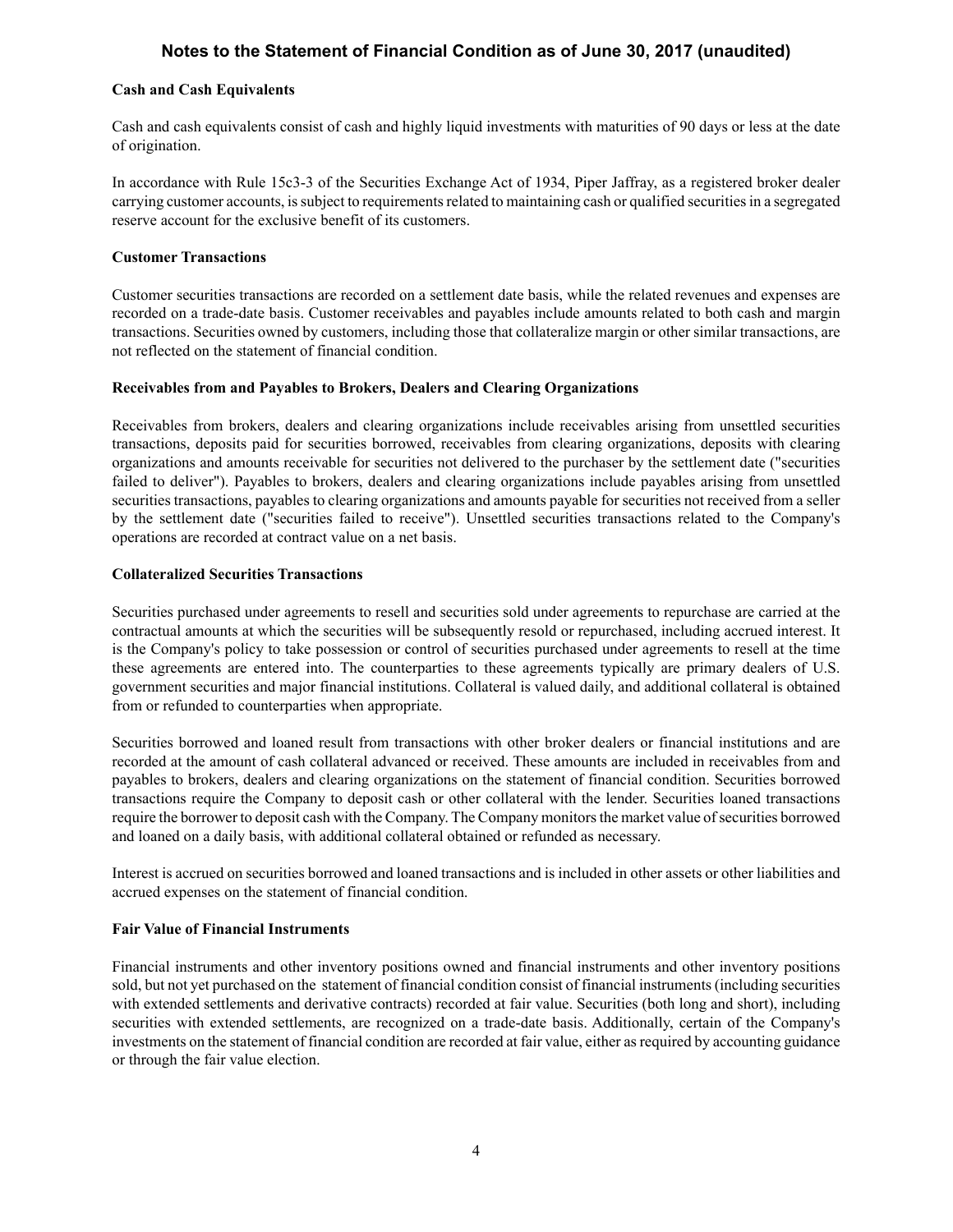*Fair Value Measurement* – *Definition and Hierarchy* – Financial Accounting Standards Board ("FASB") Accounting Standards Codification Topic 820, "Fair Value Measurement," ("ASC 820") defines fair value as the amount at which an instrument could be exchanged in an orderly transaction between market participants at the measurement date (the exit price). ASC 820 establishes a fair value hierarchy based on the inputs used to measure fair value. The fair value hierarchy maximizes the use of observable inputs and minimizes the use of unobservable inputs by requiring that the observable inputs be used when available. Observable inputs are inputs that market participants would use in pricing the asset or liability based on market data obtained from independent sources. Unobservable inputs reflect management's assumptions that market participants would use in pricing the asset or liability developed based on the best information available in the circumstances. The hierarchy is broken down into three levels based on the observability of inputs as follows:

Level I – Quoted prices (unadjusted) are available in active markets for identical assets or liabilities as of the report date. A quoted price for an identical asset or liability in an active market provides the most reliable fair value measurement because it is directly observable to the market.

Level II – Pricing inputs are other than quoted prices in active markets, which are either directly or indirectly observable as of the report date. The nature of these financial instruments include instruments for which quoted prices are available but traded less frequently, instruments whose fair value have been derived using a model where inputs to the model are directly observable in the market, or can be derived principally from or corroborated by observable market data, and instruments that are fair valued using other financial instruments, the parameters of which can be directly observed.

Level III – Instruments that have little to no pricing observability as of the report date. These financial instruments are measured using management's best estimate of fair value, where the inputs into the determination of fair value require significant management judgment or estimation.

*Valuation of Financial Instruments* – Based on the nature of the Company's business and its role as a "dealer" in the securities industry, the fair values of its financial instruments are determined internally. When available, the Company values financial instruments at observable market prices, observable market parameters, or broker or dealer prices (bid and ask prices). In the case of financial instruments transacted on recognized exchanges, the observable market prices represent quotations for completed transactions from the exchange on which the financial instrument is principally traded.

A substantial percentage of the fair value of the Company's financial instruments and other inventory positions owned and financial instruments and other inventory positions sold, but not yet purchased, are based on observable market prices, observable market parameters, or derived from broker or dealer prices. The availability of observable market prices and pricing parameters can vary from product to product. Where available, observable market prices and pricing or market parameters in a product may be used to derive a price without requiring significant judgment. In certain markets, observable market prices or market parameters are not available for all products, and fair value is determined using techniques appropriate for each particular product. These techniques involve some degree of judgment. Results from valuation models and other techniques in one period may not be indicative of future period fair value measurement.

For investments in illiquid or privately held securities that do not have readily determinable fair values, the determination of fair value requires the Company to estimate the value of the securities using the best information available. Among the factors considered by the Company in determining the fair value of such financial instruments are the cost, terms and liquidity of the investment, the financial condition and operating results of the issuer, the quoted market price of publicly traded securities with similar quality and yield, and other factors generally pertinent to the valuation of investments. In instances where a security is subject to transfer restrictions, the value of the security is based primarily on the quoted price of a similar security without restriction but may be reduced by an amount estimated to reflect such restrictions. In addition, even where the Company derives the value of a security based on information from an independent source, certain assumptions may be required to determine the security's fair value. For instance, the Company assumes that the size of positions in securities that the Company holds would not be large enough to affect the quoted price of the securities if the firm sells them, and that any such sale would happen in an orderly manner. The actual value realized upon disposition could be different from the currently estimated fair value.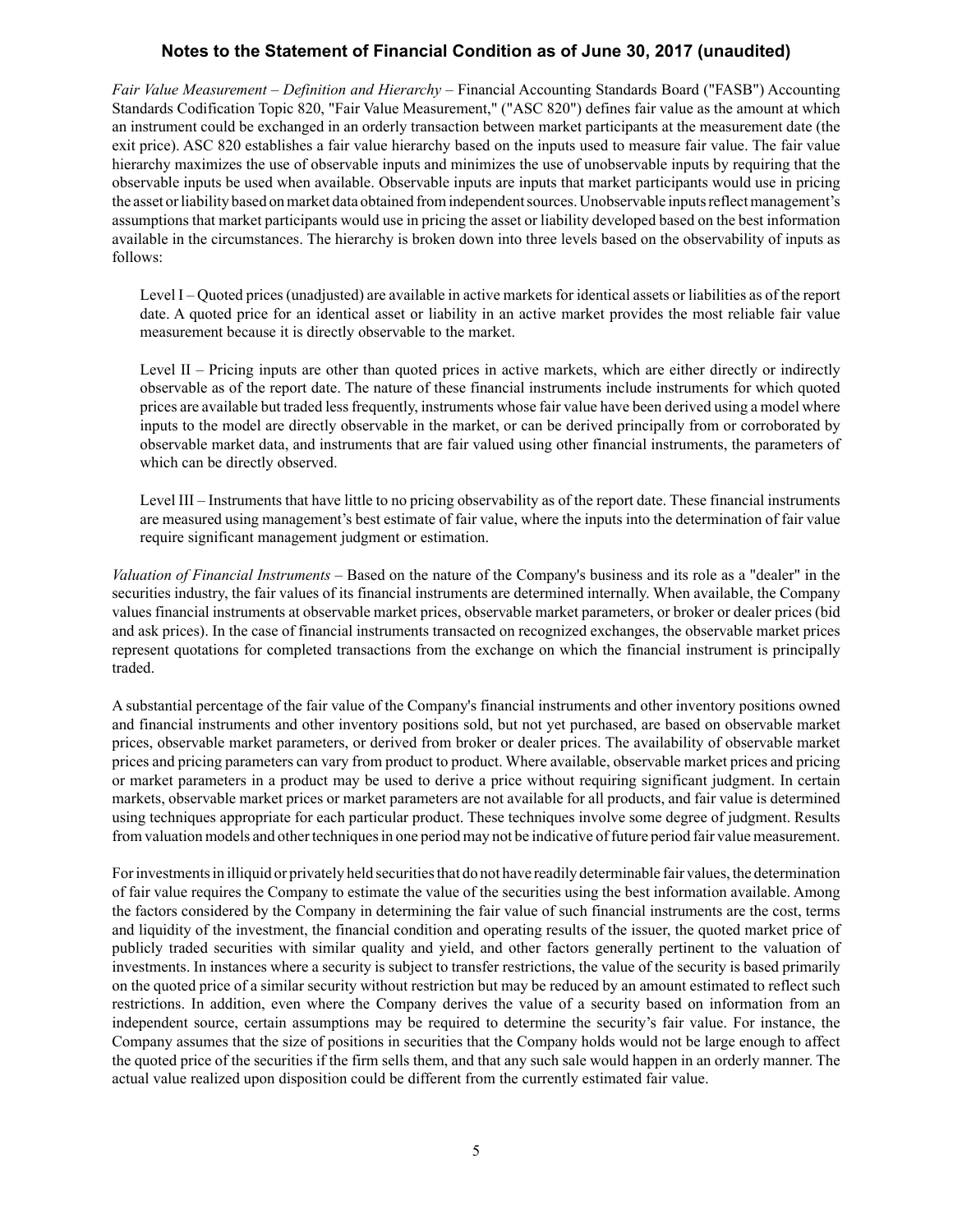#### **Fixed Assets**

Fixed assets include furniture and equipment, software and leasehold improvements. Furniture and equipment and software are depreciated using the straight-line method over estimated useful lives of three to ten years. Leasehold improvements are amortized over ten years or the life of the lease, whichever is shorter. The Company capitalizes certain costs incurred in connection with internal use software projects and amortizes the amount over the expected useful life of the asset, generally three to seven years.

#### **Leases**

The Company leases its corporate headquarters and other offices under various non-cancelable leases. The leases require payment of real estate taxes, insurance and common area maintenance, in addition to rent. The terms of the Company's lease agreements generally range up to twelve years. Some of the leases contain renewal options, escalation clauses, rent-free holidays and operating cost adjustments.

For leases that contain escalation clauses or rent-free holidays, the Company recognizes the related rent expense on a straight-line basis from the date the Company takes possession of the property to the end of the initial lease term. The Company records any difference between the straight-line rent amounts and amounts payable under the leases as part of other liabilities and accrued expenses.

Cash or lease incentives received upon entering into certain leases are recognized on a straight-line basis as a reduction of rent expense from the date the Company takes possession of the property or receives the cash to the end of the initial lease term. The Company records the unamortized portion of lease incentives as part of other liabilities and accrued expenses.

## **Goodwill and Intangible Assets**

Goodwill represents the fair value of the consideration transferred in excess of the fair value of identifiable net assets at the acquisition date. The recoverability of goodwill is evaluated annually, at a minimum, or on an interim basis if circumstances indicate a possible inability to realize the carrying amount. The Company has the option to first assess qualitative factors to determine whether the fair value of a reporting unit is less than its carrying amount. Further quantitative analysis is required if the Company determines that the fair value of a reporting unit is less than its carrying amount. The evaluation includes assessing the estimated fair value of the Company's reporting unit based on a discounted cash flow model using revenue and profit forecasts, the Parent Company's market capitalization, public market comparables and multiples of recent mergers and acquisitions of similar businesses, if available.

Intangible assets with determinable lives consist of the Simmons & Company International trade name and customer relationships that are amortized over their original estimated useful lives ranging from four to seven years.

#### **Investments**

The Company's investments include equity investments in private companies and partnerships, investments in registered mutual funds, and warrants of public and private companies. Equity investments in private companies are accounted for at fair value, as required by accounting guidance or if the fair value option was elected, or at cost. Investments in partnerships are accounted for under the equity method, which is generally the net asset value, or at cost. Investments in registered mutual funds are accounted for at fair value. Company-owned warrants with a cashless exercise option are valued at fair value, while warrants without a cashless exercise option are valued at cost.

#### **Other Assets**

Other assets include net deferred income tax assets, receivables and prepaid expenses. Receivables include fee receivables, accrued interest and loans made to employees, typically in connection with their recruitment. Employee loans are forgiven based on continued employment and are amortized using the straight-line method over the respective terms of the loans, which generally range from two to five years.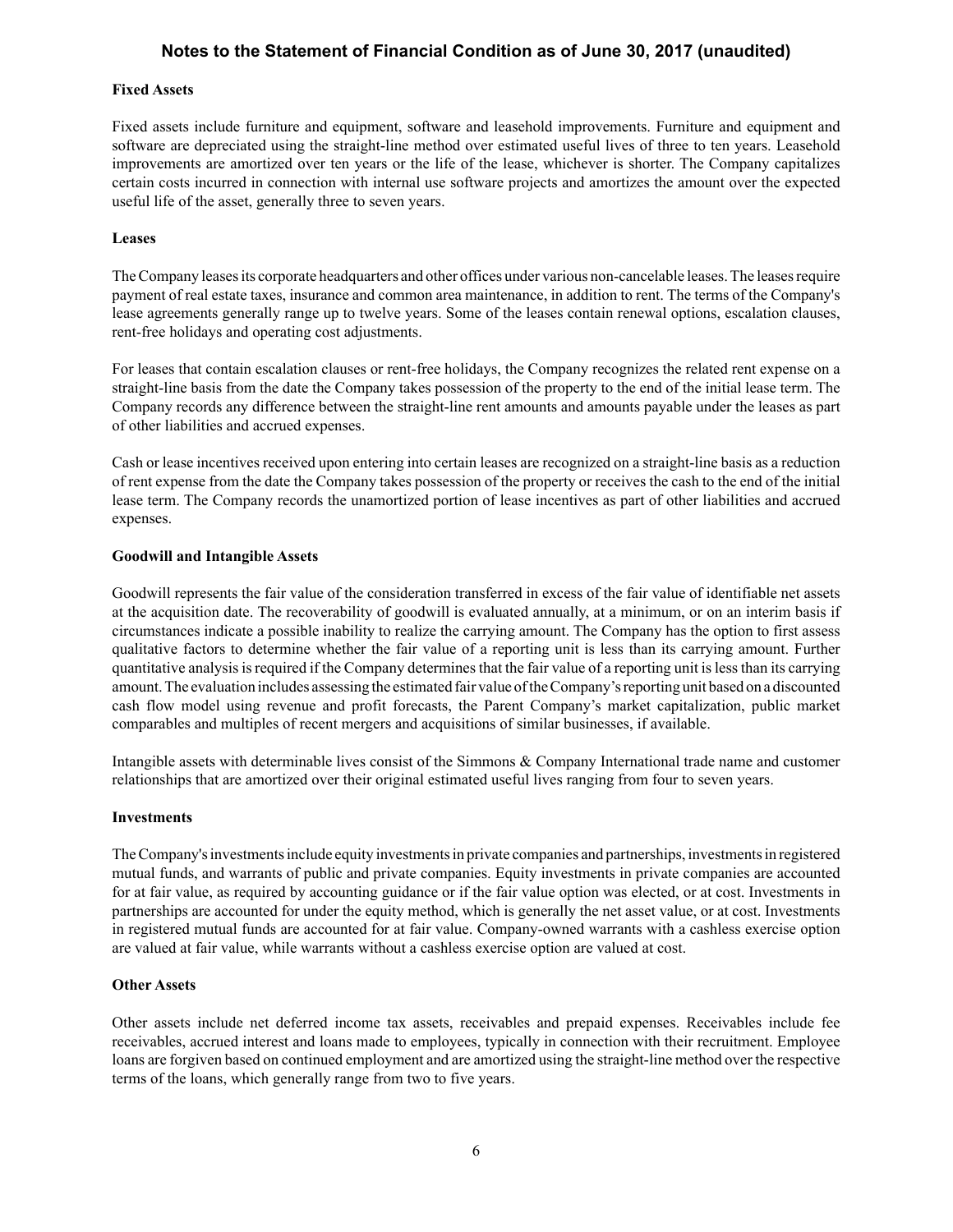#### **Income Taxes**

The Company is included in the consolidated U.S. federal income tax return filed by the Parent Company on a calendar year basis, combined returns for state tax purposes where required and separate state income tax returns where required. The Company determines and records income taxes based upon the provisions of a tax sharing arrangement with the Parent Company and U.S. affiliated entities. Deferred tax assets and liabilities are determined based on the difference between the financial statement carrying amounts and tax bases of assets and liabilities using enacted tax rates expected to apply to taxable income in the periods in which the deferred tax asset or liability is expected to be settled or realized. The realization of deferred tax assets is assessed and a valuation allowance is recognized to the extent that it is more likely than not that any portion of a deferred tax asset will not be realized. Uncertain tax positions are recognized if they are more likely than not to be sustained upon examination, based on the technical merits of the position. The amount of tax benefit recognized is the largest amount of benefit that is greater than 50 percent likely of being realized upon settlement. The Company recognizes interest and penalties, if any, related to income tax matters as part of the provision for income taxes.

#### **Contingencies**

The Company is involved in various pending and potential legal proceedings related to its business, including litigation, arbitration and regulatory proceedings. The Company establishes reserves for potential losses to the extent that claims are probable of loss and the amount of the loss can be reasonably estimated. The determination of the outcome and reserve amounts requires significant judgment on the part of management.

#### **Note 3** *Recent Accounting Pronouncements*

#### **Future Adoption of New Applicable Accounting Standards**

#### *Recognition and Measurement of Financial Assets and Financial Liabilities*

In January 2016, the FASB issued ASU No. 2016-01, "Financial Instruments – Overall (Subtopic 825-10): Recognition and Measurement of Financial Assets and Financial Liabilities" ("ASU 2016-01"). The amendments in ASU 2016-01 address certain aspects of the recognition, measurement, presentation and disclosure of financial instruments. ASU 2016-01 is effective for annual and interim periods beginning after December 15, 2017. Except for the early application guidance outlined in ASU 2016-01, early adoption is not permitted. The adoption of ASU 2016-01 is not expected to have a material impact on the Company's financial position, but may impact the Company's disclosures.

#### *Leases*

In February 2016, the FASB issued ASU No. 2016-02, "Leases (Topic 842)" ("ASU 2016-02"). ASU 2016-02 requires lessees to recognize a right-of-use asset and lease liability on the statement of financial condition and disclose key information about leasing arrangements. ASU 2016-02 is effective for annual and interim periods beginning after December 15, 2018. As of June 30, 2017, the Company had approximately 57 operating leases for office space with aggregate minimum lease commitments of \$64.5 million.The Company is evaluating other service contracts which may include embedded leases. The impact of the new guidance on the Company's net capital is expected to be minimal.

#### *Financial Instruments* – *Credit Losses*

In June 2016, the FASB issued ASU No. 2016-13, "Financial Instruments – Credit Losses (Topic 326): Measurement of Credit Losses on Financial Instruments" ("ASU 2016-13"). The new guidance requires an entity to measure all expected credit losses for financial assets held at the reporting date based on historical experience, current conditions, and reasonable and supportable forecasts as opposed to delaying recognition until the loss was probable of occurring. ASU 2016-13 is effective for annual and interim periods beginning after December 15, 2019. Early adoption is permitted for annual and interim periods beginning after December 15, 2018. The Company does not expect the adoption of ASU 2016-13 to have a material impact on its statement of financial condition.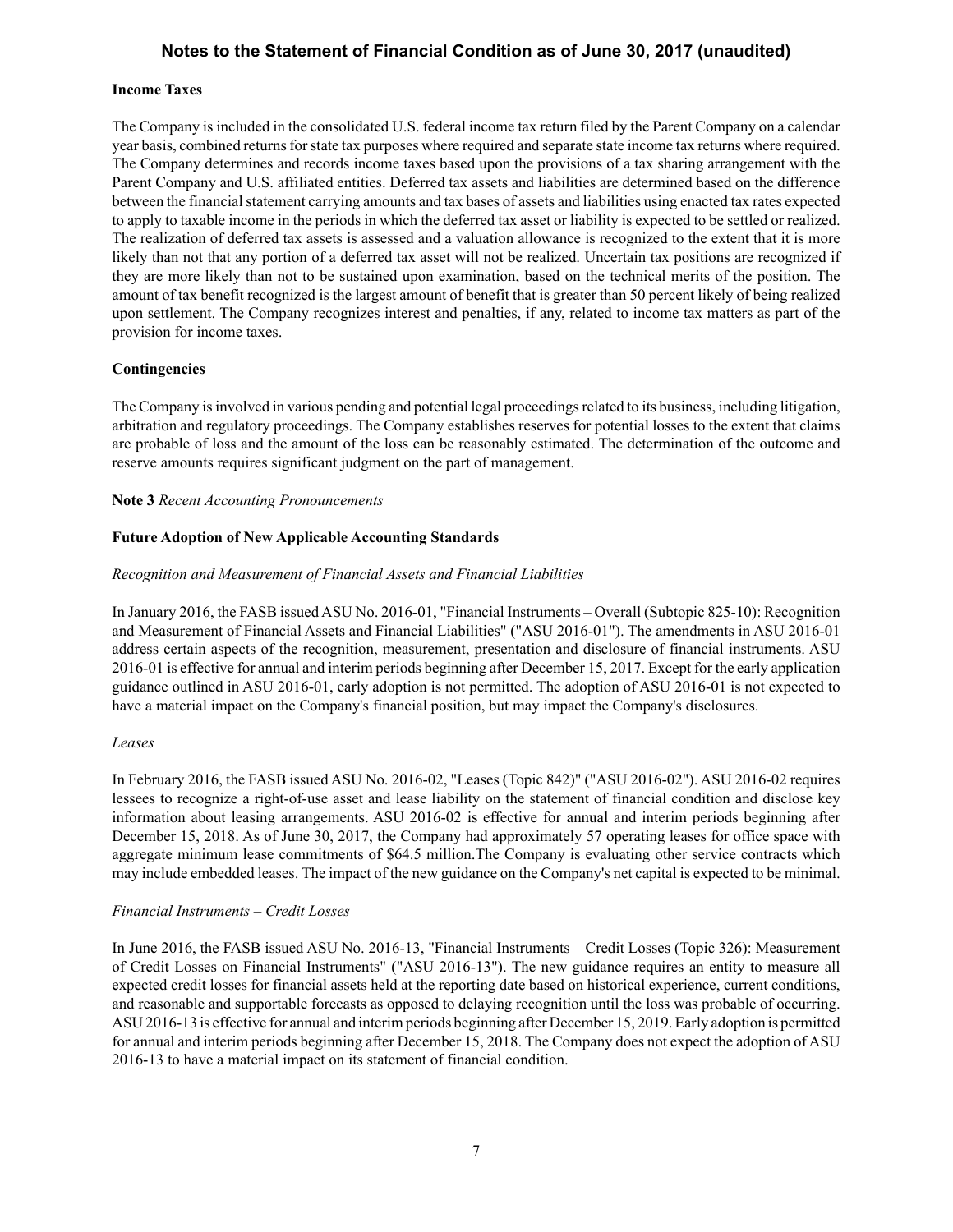#### *Goodwill Impairment*

In January 2017, the FASB issued ASU No. 2017-04, "Intangibles - Goodwill and Other (Topic 350): Simplifying the Test for Goodwill Impairment" ("ASU 2017-04"). ASU 2017-04 eliminates the requirement to calculate the implied fair value of goodwill (i.e., perform a hypothetical purchase price allocation) to measure a goodwill impairment charge. Instead, entities will record an impairment charge based on the excess of a reporting unit's carrying amount over its fair value. ASU 2017-04 is effective for the Company's annual and any interim goodwill impairment tests in fiscal years beginning after December 15, 2019 and should be applied prospectively. Early adoption is permitted for interim and annual goodwill impairment testing dates after January 1, 2017.

**Note 4** *Financial Instruments and Other Inventory Positions Owned and Financial Instruments and Other Inventory Positions Sold, but Not Yet Purchased*

| (Dollars in thousands)                                                           |               | <b>June 30,</b><br>2017 |
|----------------------------------------------------------------------------------|---------------|-------------------------|
| Financial instruments and other inventory positions owned:                       |               |                         |
| Corporate securities:                                                            |               |                         |
|                                                                                  | -S            | 45,412                  |
|                                                                                  |               | 71,288                  |
|                                                                                  |               | 44,672                  |
| Municipal securities:                                                            |               |                         |
|                                                                                  |               | 61,482                  |
|                                                                                  |               | 198,324                 |
|                                                                                  |               | 52,249                  |
|                                                                                  |               | 4,251                   |
|                                                                                  |               | 274,810                 |
|                                                                                  |               | 14,960                  |
|                                                                                  |               | 767,448                 |
| Financial instruments and other inventory positions sold, but not yet purchased: |               |                         |
| Corporate securities:                                                            |               |                         |
|                                                                                  | \$            | 98,548                  |
|                                                                                  |               | 23,962                  |
|                                                                                  |               | 19,362                  |
|                                                                                  |               | 171,720                 |
|                                                                                  | <sup>\$</sup> | 313,592                 |

At June 30, 2017, financial instruments and other inventory positions owned in the amount of \$261.7 million had been pledged as collateral for short-term financings and repurchase agreements.

Financial instruments and other inventory positions sold, but not yet purchased represent obligations of the Company to deliver the specified security at the contracted price, thereby creating a liability to purchase the security in the market at prevailing prices. The Company is obligated to acquire the securities sold short at prevailing market prices, which may exceed the amount reflected on the statement of financial condition. The Company economically hedges changes in the market value of its financial instruments and other inventory positions owned using inventory positions sold, but not yet purchased and exchange traded options.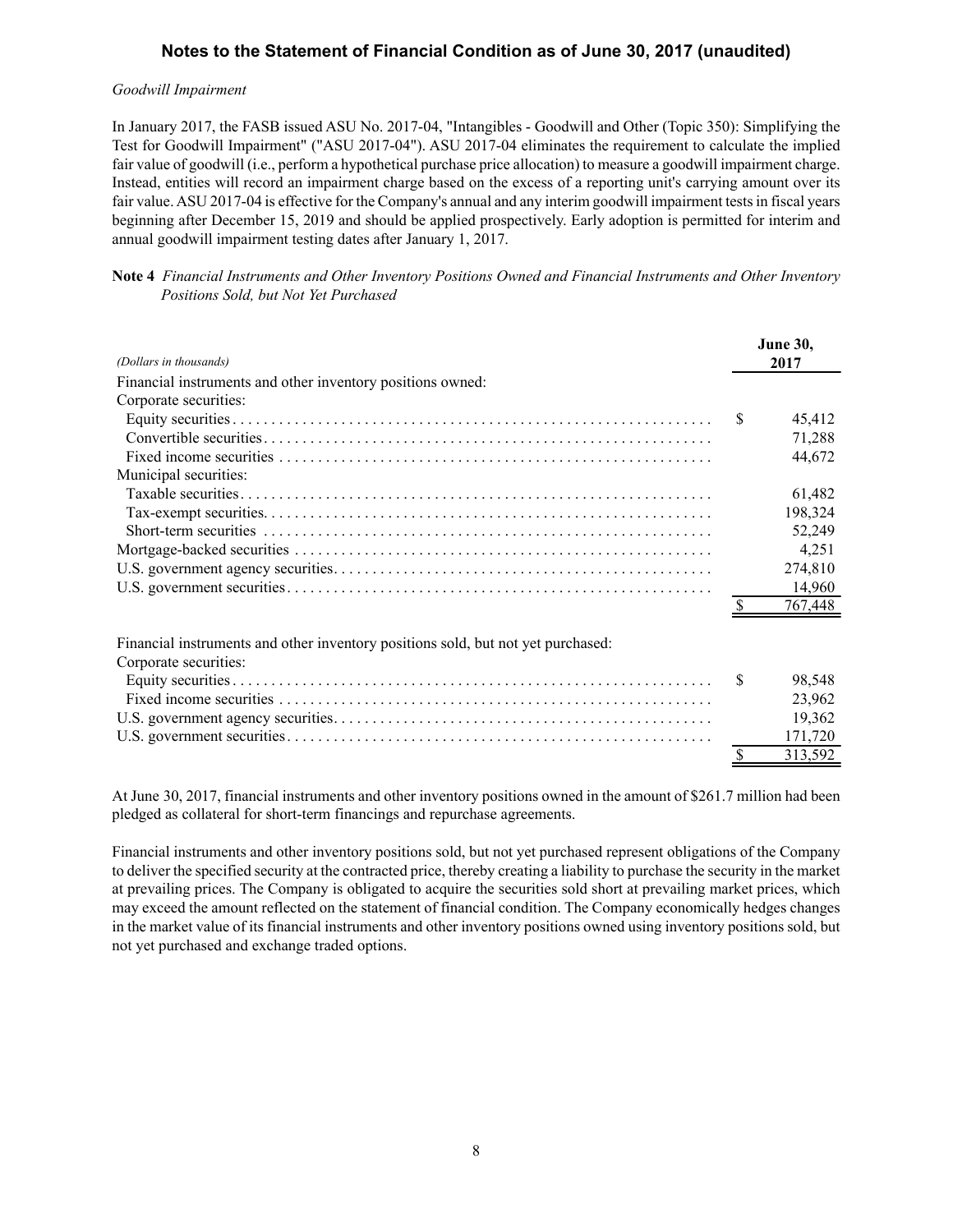## **Derivative Contract Financial Instruments**

The Company enters into option contracts to economically hedge market value risk associated with its trading of convertible securities. The Company's option contracts do not qualify for hedge accounting. Derivatives are reported on a net basis by counterparty (i.e., the net payable or receivable for derivative assets and liabilities for a given counterparty) when a legal right of offset exists and on a net basis by cross product when applicable provisions are stated in master netting agreements. As of June 30, 2017, the Company had no outstanding equity option derivative contracts.

# **Note 5** *Fair Value of Financial Instruments*

Based on the nature of the Company's business and its role as a "dealer" in the securities industry, the fair values of its financial instruments are determined internally. The Company's processes are designed to ensure that the fair values used for financial reporting are based on observable inputs wherever possible. In the event that observable inputs are not available, unobservable inputs are developed based on an evaluation of all relevant empirical market data, including prices evidenced by market transactions, interest rates, credit spreads, volatilities and correlations and other securityspecific information. Valuation adjustments related to illiquidity or counterparty credit risk are also considered. In estimating fair value, the Company may utilize information provided by third party pricing vendors to corroborate internally-developed fair value estimates.

The Company employs specific control processes to determine the reasonableness of the fair value of its financial instruments. The Company's processes are designed to ensure that the internally-estimated fair values are accurately recorded and that the data inputs and the valuation techniques used are appropriate, consistently applied, and that the assumptions are reasonable and consistent with the objective of determining fair value. Individuals outside of the trading departments perform independent pricing verification reviews as of each reporting date. The Company has established parameters which set forth when the fair value of securities are independently verified. The selection parameters are generally based upon the type of security, the level of estimation risk of a security, the materiality of the security to the Company's statement of financial condition, changes in fair value from period to period, and other specific facts and circumstances of the Company's securities portfolio. In evaluating the initial internally-estimated fair values made by the Company's traders, the nature and complexity of securities involved (e.g., term, coupon, collateral, and other key drivers of value), level of market activity for securities, and availability of market data are considered. The independent price verification procedures include, but are not limited to, analysis of trade data (both internal and external where available), corroboration to the valuation of positions with similar characteristics, risks and components, or comparison to an alternative pricing source, such as a discounted cash flow model. The Company's valuation committee, comprised of members of senior management and risk management, provides oversight and overall responsibility for the internal control processes and procedures related to fair value measurements.

The following is a description of the valuation techniques used to measure fair value.

## **Cash Equivalents**

Cash equivalents include highly liquid investments with original maturities of 90 days or less. Actively traded money market funds are measured at their net asset value and classified as Level I.

## **Financial Instruments and Other Inventory Positions Owned**

The Company records financial instruments and other inventory positions owned and financial instruments and other inventory positions sold, but not yet purchased at fair value on the statement of financial condition.

*Equity securities –* Exchange traded equity securities are valued based on quoted prices from the exchange for identical assets or liabilities as of the period-end date. To the extent these securities are actively traded and valuation adjustments are not applied, they are categorized as Level I. Non-exchange traded equity securities (principally hybrid preferred securities) are measured primarily using broker quotations, prices observed for recently executed market transactions and internally-developed fair value estimates based on observable inputs and are categorized within Level II of the fair value hierarchy.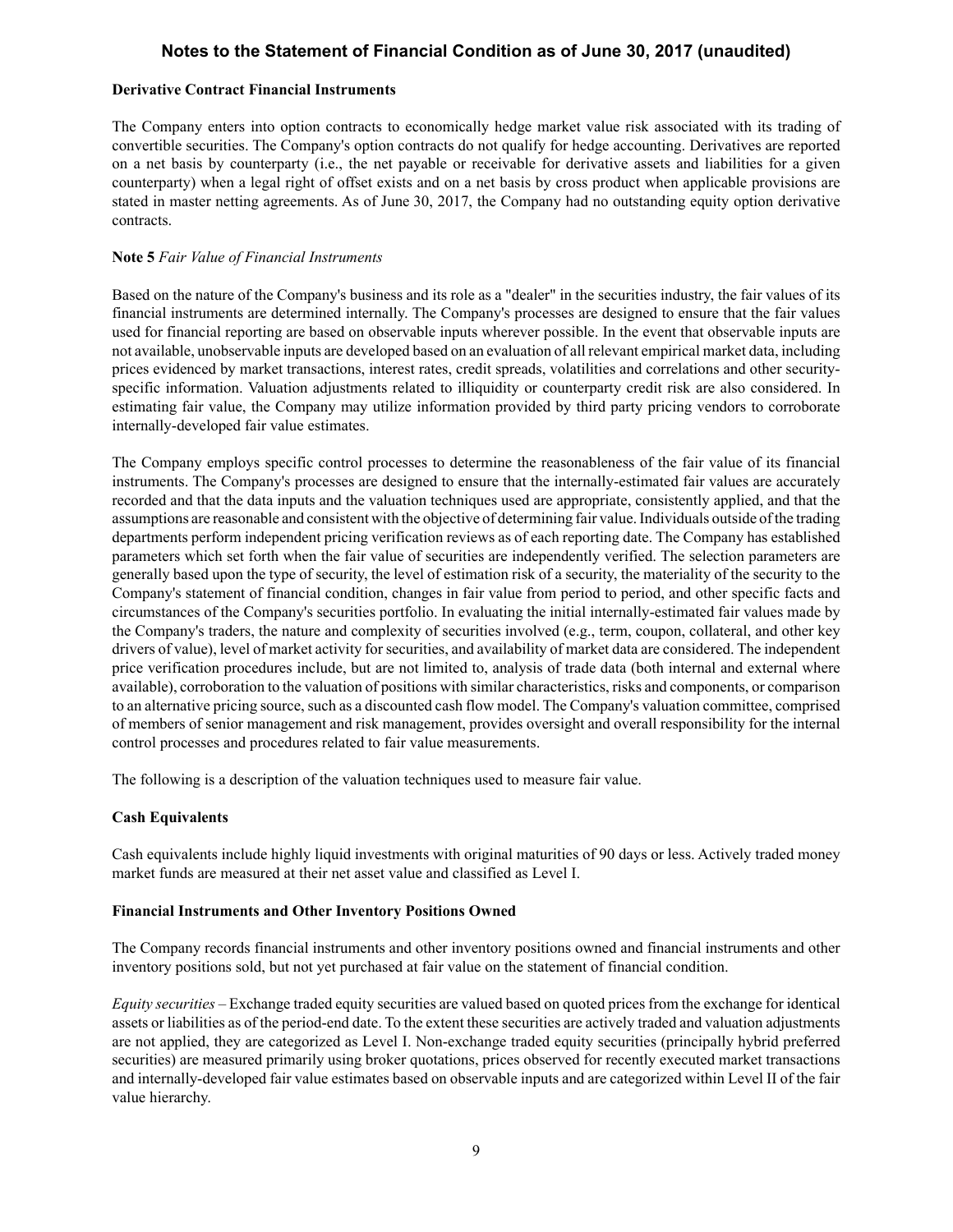*Convertible securities –* Convertible securities are valued based on observable trades, when available. Accordingly, these convertible securities are categorized as Level II.

*Corporate fixed income securities –*Fixed income securities include corporate bonds which are valued based on recently executed market transactions of comparable size, internally-developed fair value estimates based on observable inputs, or broker quotations. Accordingly, these corporate bonds are categorized as Level II.

*Taxable municipal securities –* Taxable municipal securities are valued using recently executed observable trades or market price quotations and therefore are generally categorized as Level II. Certain illiquid taxable municipal securities are valued using market data for comparable securities (maturity and sector) and management judgment to infer an appropriate current yield or other model-based valuation techniques deemed appropriate by management based on the specific nature of the individual security and are therefore categorized as Level III.

*Tax-exempt municipal securities –* Tax-exempt municipal securities are valued using recently executed observable trades or market price quotations and therefore are generally categorized as Level II. Certain illiquid tax-exempt municipal securities are valued using market data for comparable securities (maturity and sector) and management judgment to infer an appropriate current yield or other model-based valuation techniques deemed appropriate by management based on the specific nature of the individual security and are therefore categorized as Level III.

*Short-term municipal securities –* Short-term municipal securities include auction rate securities, variable rate demand notes, and other short-term municipal securities. Variable rate demand notes and other short-term municipal securities are valued using recently executed observable trades or market price quotations and therefore are generally categorized as Level II. Auction rate securities with limited liquidity are categorized as Level III and are valued using discounted cash flow models with unobservable inputs such as the Company's expected recovery rate on the securities.

*Mortgage-backed securities –* Mortgage-backed securities are valued using observable trades, when available. Certain mortgage-backed securities are valued using models where inputs to the model are directly observable in the market, or can be derived principally from or corroborated by observable market data. These mortgage-backed securities are categorized as Level II. Other mortgage-backed securities, which are principally collateralized by residential mortgages, have experienced low volumes of executed transactions resulting in less observable transaction data. Certain mortgagebacked securities collateralized by residential mortgages are valued using cash flow models that utilize unobservable inputs including credit default rates, prepayment rates, loss severity and valuation yields. As judgment is used to determine the range of these inputs, these mortgage-backed securities are categorized as Level III.

*U.S. government agency securities –* U.S. government agency securities include agency debt bonds and mortgage bonds. Agency debt bonds are valued by using either direct price quotes or price quotes for comparable bond securities and are categorized as Level II. Mortgage bonds include bonds secured by mortgages, mortgage pass-through securities, agency collateralized mortgage-obligation ("CMO") securities and agency interest-only securities. Mortgage passthrough securities, CMO securities and interest-only securities are valued using recently executed observable trades or other observable inputs, such as prepayment speeds and therefore are generally categorized as Level II. Mortgage bonds are valued using observable market inputs, such as market yields, ranging from 65-539 basis points ("bps") on spreads over U.S. treasury securities, or models based upon prepayment expectations ranging from 0%-30% conditional prepayment rate ("CPR"). These securities are categorized as Level II.

*U.S. government securities –* U.S. government securities include highly liquid U.S. treasury securities which are generally valued using quoted market prices and therefore categorized as Level I. The Company does not transact in securities of countries other than the U.S. government.

*Derivatives –* Derivative contracts include equity options contracts, which are valued based on quoted prices from the exchange for identical assets or liabilities as of the period-end date. To the extent these contracts are actively traded and valuation adjustments are not applied, they are categorized as Level I.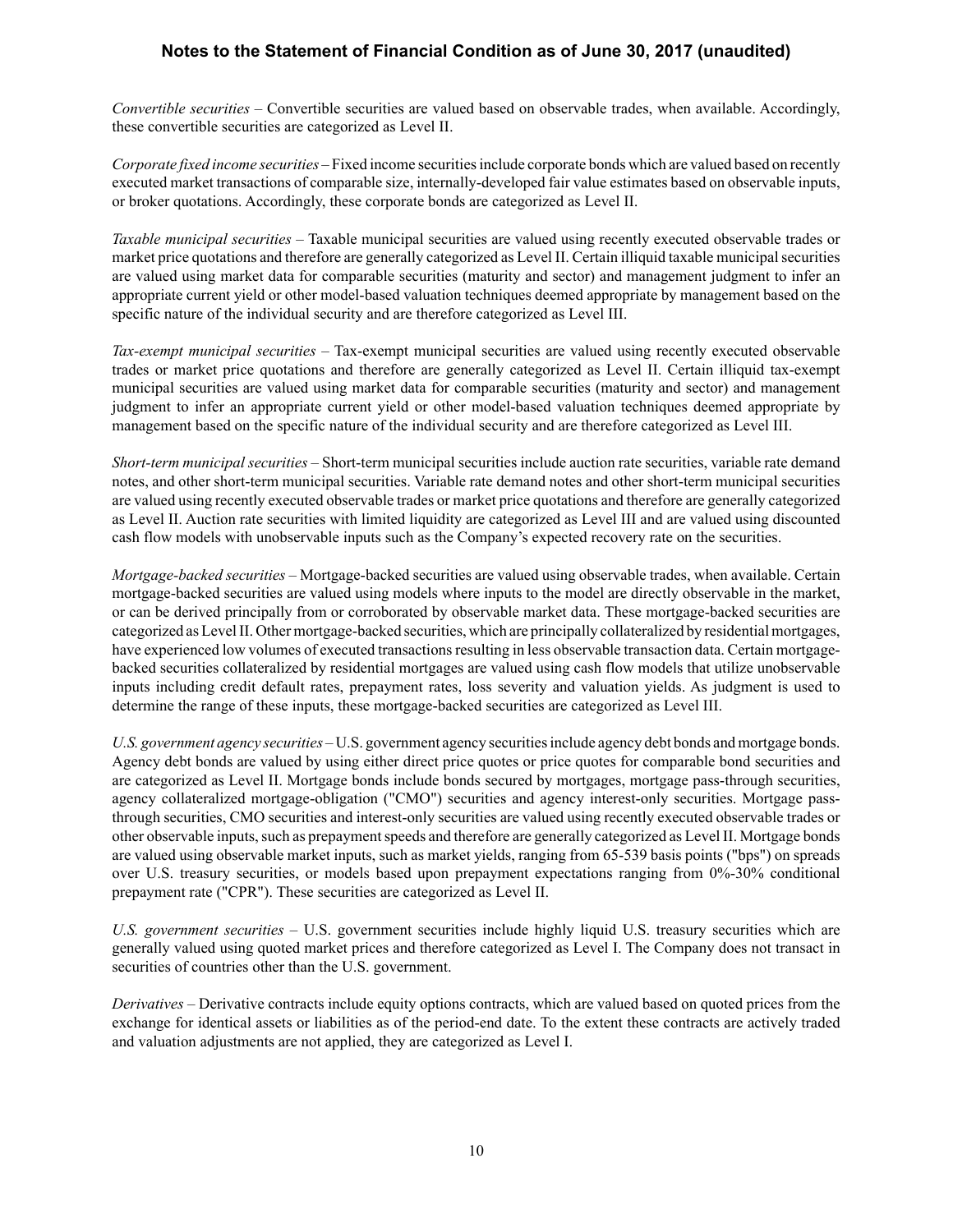#### **Investments**

The Company's investments valued at fair value include equity investments in private companies and partnerships, investments in registered mutual funds, and warrants of public and private companies. Investments in registered mutual funds are valued based on quoted prices on active markets and classified as Level I. Company-owned warrants, which have a cashless exercise option, are valued based upon the Black-Scholes option-pricing model and certain unobservable inputs. The Company applies a liquidity discount to the value of its warrants in public and private companies. For warrants in private companies, valuation adjustments, based upon management's judgment, are made to account for differences between the measured security and the stock volatility factors of comparable companies. Company-owned warrants are reported as Level III assets. Investments in private companies are valued based on an assessment of each underlying security. These securities are generally categorized as Level III.

*Fair Value Option –* The fair value option permits the irrevocable fair value option election on an instrument-byinstrument basis at initial recognition of an asset or liability or upon an event that gives rise to a new basis of accounting for that instrument. The fair value option was elected for certain equity investments at inception to reflect economic events in earnings on a timely basis. Equity investments of \$0.3 million, included within investments on the statement of financial condition, are accounted for at fair value and are classified as Level III assets at June 30, 2017.

The following table summarizes quantitative information about the significant unobservable inputs used in the fair value measurement of the Company's Level III financial instruments as of June 30, 2017:

|                                                                  | <b>Valuation</b><br><b>Technique</b> | Unobservable Input                                     | Range       | Weighted<br>Average |
|------------------------------------------------------------------|--------------------------------------|--------------------------------------------------------|-------------|---------------------|
| Assets:                                                          |                                      |                                                        |             |                     |
| Financial instruments and<br>other inventory positions<br>owned: |                                      |                                                        |             |                     |
| Municipal securities:                                            |                                      |                                                        |             |                     |
| Tax-exempt securities  Discounted cash flow                      |                                      | Expected recovery rate<br>$(\% \text{ of par}) (1)$    | $5 - 60\%$  | 19.4%               |
| Short-term securities $\dots$ Discounted cash flow $\dots$       |                                      | Expected recovery rate<br>$(\hat{\%}$ of par) $(1)$    | $66 - 94\%$ | 91.0%               |
| Mortgage-backed securities:                                      |                                      |                                                        |             |                     |
| Collateralized by<br>residential mortgages                       |                                      | Discounted cash flow $\ldots$ Credit default rates (2) | $0 - 4\%$   | $0.9\%$             |
|                                                                  |                                      | Prepayment rates $(3)$                                 | $7 - 22\%$  | $16.0\%$            |
|                                                                  |                                      | Loss severity $(2)$                                    | $0 - 100\%$ | 30.7%               |
|                                                                  |                                      | Valuation yields $(2)$                                 | $3 - 6\%$   | $4.1\%$             |

*Sensitivity of the fair value to changes in unobservable inputs:*

*(1) Significant increase/(decrease) in the unobservable input in isolation would result in a significantly higher/(lower) fair value measurement.*

- *(2) Significant changes in any of these inputs in isolation could result in a significantly different fair value. Generally, a change in the assumption*  used for credit default rates is accompanied by a directionally similar change in the assumption used for the loss severity and a directionally *inverse change in the assumption for valuation yields.*
- *(3) The potential impact of changes in prepayment rates on fair value is dependent on other security-specific factors, such as the par value and structure. Changes in the prepayment rates may result in directionally similar or directionally inverse changes in fair value depending on whether the security trades at a premium or discount to the par value.*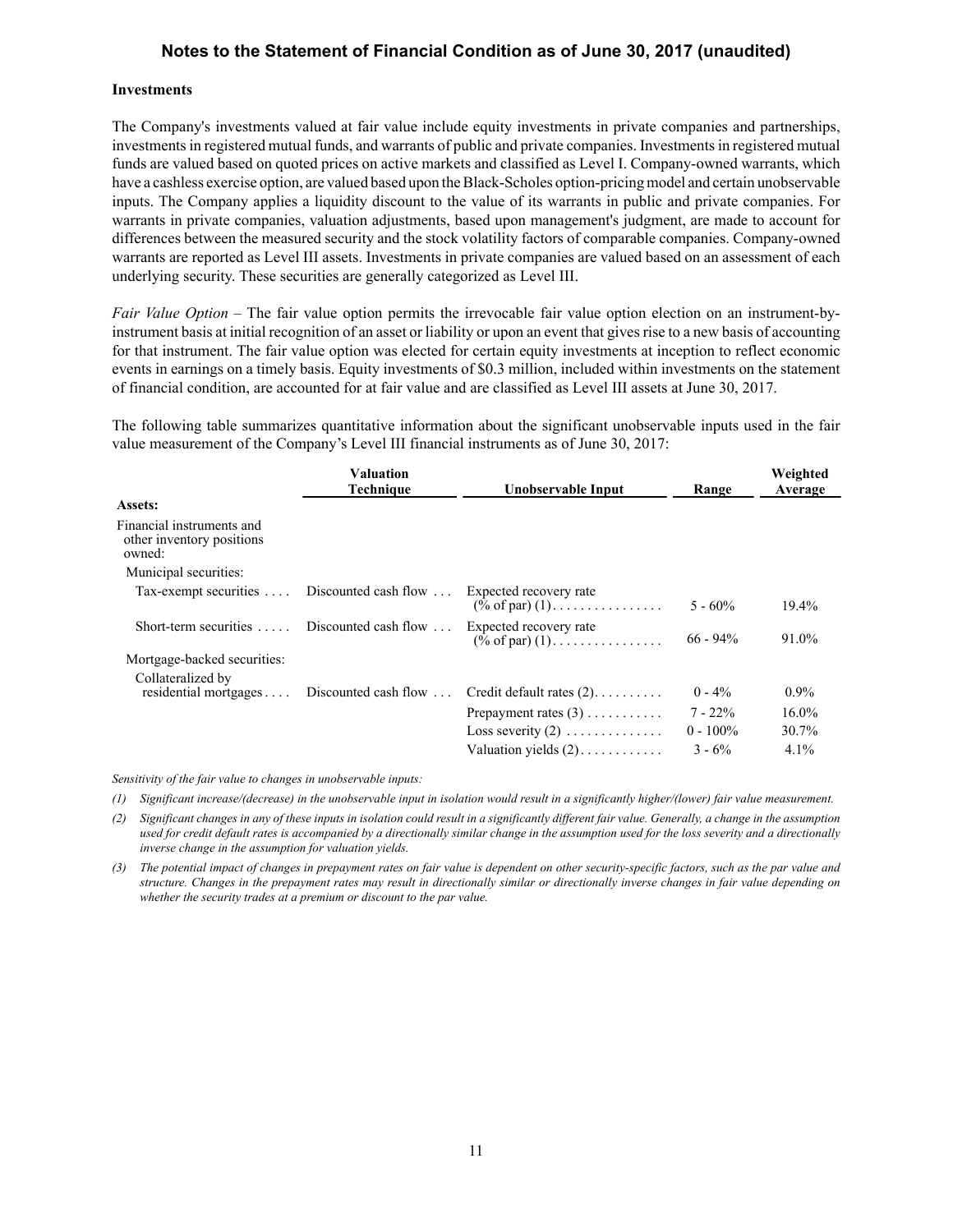The following table summarizes the valuation of the Company's financial instruments by pricing observability levels defined in ASC 820 as of June 30, 2017:

| (Dollars in thousands)                                                                 |               | <b>Level I</b> |      | Level II | Level III   | <b>Total</b>  |
|----------------------------------------------------------------------------------------|---------------|----------------|------|----------|-------------|---------------|
| Assets:                                                                                |               |                |      |          |             |               |
| Financial instruments and other<br>inventory positions owned:                          |               |                |      |          |             |               |
|                                                                                        |               |                |      |          |             |               |
| Corporate securities:                                                                  |               |                | \$   |          |             |               |
| Equity securities                                                                      | S             | 446            |      | 44,966   | \$          | \$<br>45,412  |
| Convertible securities                                                                 |               |                |      | 71,288   |             | 71,288        |
| Fixed income securities $\ldots$                                                       |               |                |      | 44,672   |             | 44,672        |
| Municipal securities:                                                                  |               |                |      |          |             |               |
| Taxable securities                                                                     |               |                |      | 61,482   |             | 61,482        |
| Tax-exempt securities                                                                  |               |                |      | 197,207  | 1,117       | 198,324       |
| Short-term securities                                                                  |               |                |      | 51,528   | 721         | 52,249        |
| Mortgage-backed securities                                                             |               |                |      |          | 4,251       | 4,251         |
| U.S. government agency securities                                                      |               |                |      | 274,810  |             | 274,810       |
| U.S. government securities                                                             |               | 14,960         |      |          |             | 14,960        |
| Total financial instruments and other                                                  |               |                |      |          |             |               |
| inventory positions owned                                                              |               | 15,406         |      | 745,953  | 6,089       | 767,448       |
| Cash equivalents                                                                       |               | 1              |      |          |             | 1             |
| Investments at fair value                                                              |               | 6,213          |      |          | 296         | 6,509         |
|                                                                                        | $\mathcal{S}$ | 21,620         | $\$$ | 745,953  | \$<br>6,385 | \$<br>773,958 |
| <b>Liabilities:</b>                                                                    |               |                |      |          |             |               |
| Financial instruments and other<br>inventory positions sold, but not yet<br>purchased: |               |                |      |          |             |               |
| Corporate securities:                                                                  |               |                |      |          |             |               |
| Equity securities                                                                      | \$            | 98,548         | \$   |          | \$          | \$<br>98,548  |
| Fixed income securities $\ldots$                                                       |               |                |      | 23,962   |             | 23,962        |
| U.S. government agency securities                                                      |               |                |      | 19,362   |             | 19,362        |
| U.S. government securities                                                             |               | 171,720        |      |          |             | 171,720       |
| Total financial instruments and other                                                  |               |                |      |          |             |               |
| inventory positions sold, but not yet                                                  | <sup>\$</sup> | 270,268        | S    | 43,324   |             | 313,592       |
|                                                                                        |               |                |      |          |             |               |

The Company's Level III assets were \$6.4 million, or 0.8 percent of financial instruments measured at fair value at June 30, 2017.

The carrying values of the Company's cash, securities either purchased or sold under agreements to resell, receivables and payables either from or to customers and brokers, dealers and clearing organizations and short-term financings approximate fair value due to their liquid or short-term nature.

#### **Note 6** *Variable Interest Entities*

The Company has investments in various partnerships, limited liability companies and registered mutual funds. These entities were established for the purpose of investing in securities of public or private companies, or municipal debt obligations, or providing financing to senior living facilities, and were initially financed through the capital commitments or seed investments of the members.

VIEs are entities in which equity investors lack the characteristics of a controlling financial interest or do not have sufficient equity at risk for the entity to finance its activities. The determination as to whether an entity is a VIE is based on the structure and nature of each entity. The Company also considers other characteristics such as the power through voting rights or similar rights to direct the activities of an entity that most significantly impact the entity's economic performance and how the entity is financed.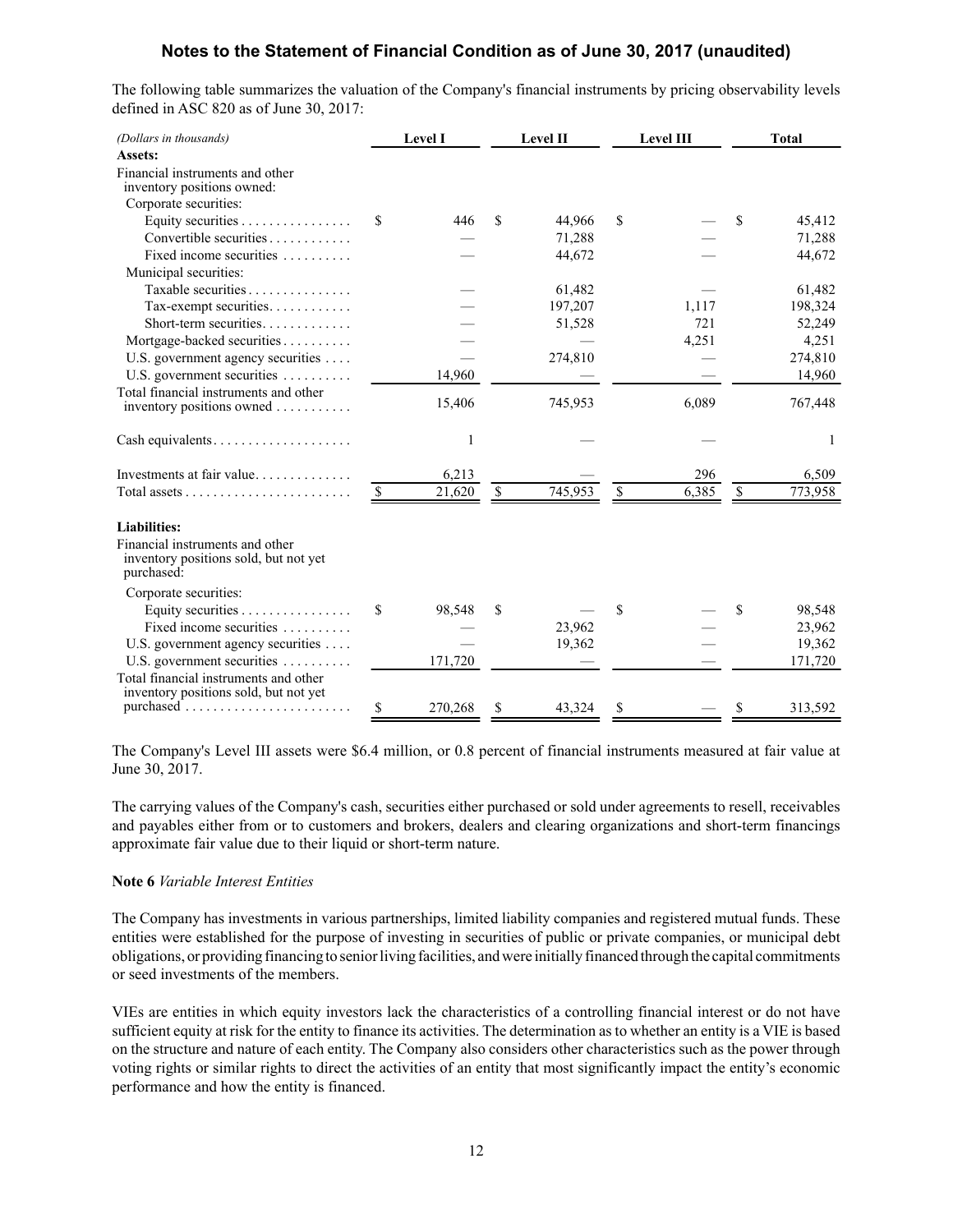The Company is required to consolidate all VIEs for which it is considered to be the primary beneficiary. The determination as to whether the Company is considered to be the primary beneficiary is based on whether the Company has both the power to direct the activities of the VIE that most significantly impact the entity's economic performance and the obligation to absorb losses or the right to receive benefits of the VIE that could potentially be significant to the VIE.

The Company determined it is not the primary beneficiary of these VIEs and accordingly does not consolidate them. These VIEs had net assets approximating \$0.1 billion at June 30, 2017. The Company's exposure to loss from these VIEs is \$3.5 million, which is the carrying value of its capital contributions recorded in investments on the statement of financial condition at June 30, 2017. The Company had no liabilities related to these VIEs at June 30, 2017. Furthermore, the Company has not provided financial or other support to these VIEs that it was not previously contractually required to provide as of June 30, 2017.

### **Note 7** *Receivables from and Payables to Brokers, Dealers and Clearing Organizations*

| (Dollars in thousands) | <b>June 30,</b><br>2017 |
|------------------------|-------------------------|
|                        | 14,666                  |
|                        | 41,252                  |
|                        | 33,825                  |
|                        | 57.817                  |
|                        | 8.114                   |
|                        | 13,869                  |
|                        | 169,543                 |

|                        | <b>June 30,</b> |
|------------------------|-----------------|
| (Dollars in thousands) | 2017            |
|                        | 3.806           |
|                        | 6.386           |
|                        |                 |
|                        |                 |

Deposits paid for securities borrowed approximate the market value of the securities. Securities failed to deliver and receive represent the contract value of securities that have not been delivered or received by the Company on settlement date.

## **Note 8** *Collateralized Securities Transactions*

The Company's financing and customer securities activities involve the Company using securities as collateral. In the event that the counterparty does not meet its contractual obligation to return securities used as collateral (e.g., pursuant to the terms of a repurchase agreement), or customers do not deposit additional securities or cash for margin when required, the Company may be exposed to the risk of reacquiring the securities or selling the securities at unfavorable market prices in order to satisfy its obligations to its customers or counterparties. The Company seeks to control this risk by monitoring the market value of securities pledged or used as collateral on a daily basis and requiring adjustments in the event of excess market exposure. The Company also uses unaffiliated third party custodians to administer the underlying collateral for the majority of its short-term financing to mitigate risk.

In a reverse repurchase agreement the Company purchases financial instruments from a seller, typically in exchange for cash, and agrees to resell the same or substantially the same financial instruments to the seller at a stated price plus accrued interest in the future. In a repurchase agreement, the Company sells financial instruments to a buyer, typically for cash, and agrees to repurchase the same or substantially the same financial instruments from the buyer at a stated price plus accrued interest at a future date. Even though repurchase and reverse repurchase agreements involve the legal transfer of ownership of financial instruments, they are accounted for as financing arrangements because they require the financial instruments to be repurchased or resold at maturity of the agreement.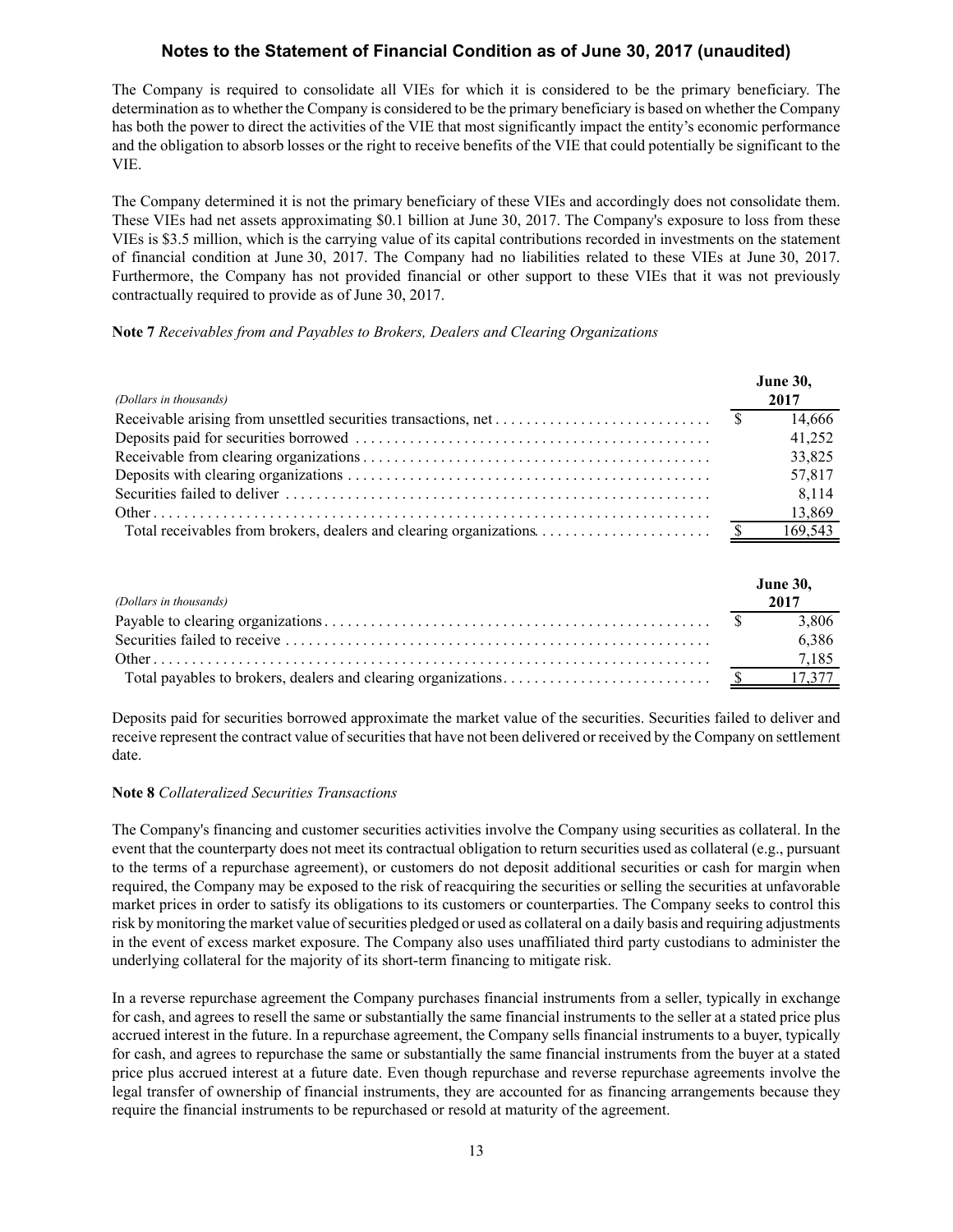In a securities borrowed transaction, the Company borrows securities from a counterparty in exchange for cash. When the Company returns the securities, the counterparty returns the cash. Interest is generally paid periodically over the life of the transaction.

In the normal course of business, the Company obtains securities purchased under agreements to resell, securities borrowed and margin agreements on terms that permit it to repledge or resell the securities to others, typically pursuant to repurchase agreements. The Company obtained securities with a fair value of approximately \$191.9 million at June 30, 2017, of which \$171.7 million had been pledged or otherwise transferred to satisfy its commitments under financial instruments and other inventory positions sold, but not yet purchased.

The following is a summary of the Company's securities sold under agreements to repurchase ("Repurchase Liabilities"), the fair market value of collateral pledged and the interest rate charged by the Company's counterparty, which is based on LIBOR plus an applicable margin, as of June 30, 2017:

|                                                                  | Repurchase         | <b>Fair Market</b> |                      |
|------------------------------------------------------------------|--------------------|--------------------|----------------------|
| (Dollars in thousands)                                           | <b>Liabilities</b> | Value              | <b>Interest Rate</b> |
| On demand maturities:                                            |                    |                    |                      |
| U.S. government securities $\dots \dots \dots \dots \dots \dots$ | $10.795$ \$        | 10.510             | $0.60\%$             |

Reverse repurchase agreements, repurchase agreements and securities borrowed and loaned are reported on a net basis by counterparty when a legal right of offset exists. There were no gross amounts offset on the statement of financial condition for reverse repurchase agreements, securities borrowed or repurchase agreements at June 30, 2017, as a legal right of offset did not exist. The Company had no outstanding securities lending arrangements as of June 30, 2017. See Note 4 for information related to the Company's offsetting of derivative contracts.

#### **Note 9** *Investments*

The Company's investments include investments in private companies and partnerships, registered mutual funds, and warrants of public and private companies.

|                        | <b>June 30,</b> |
|------------------------|-----------------|
| (Dollars in thousands) | 2017            |
|                        |                 |
|                        | 2,257           |
|                        | 30,441          |
|                        | 39.207          |

At June 30, 2017, investments carried on a cost basis had an estimated fair market value of \$3.6 million. Because valuation estimates were based upon management's judgment, investments carried at cost would be categorized as Level III assets in the fair value hierarchy, if they were carried at fair value.

Investments accounted for under the equity method include limited partnership interests. The carrying value of these investments is based on the investment vehicle's net asset value. The net assets of investment partnerships consist of investments in both marketable and non-marketable securities. The underlying investments held by such partnerships are valued based on the estimated fair value determined by management of our affiliated partnerships and, in the case of investments in unaffiliated investment partnerships, are based on financial statements prepared by the unaffiliated general partners.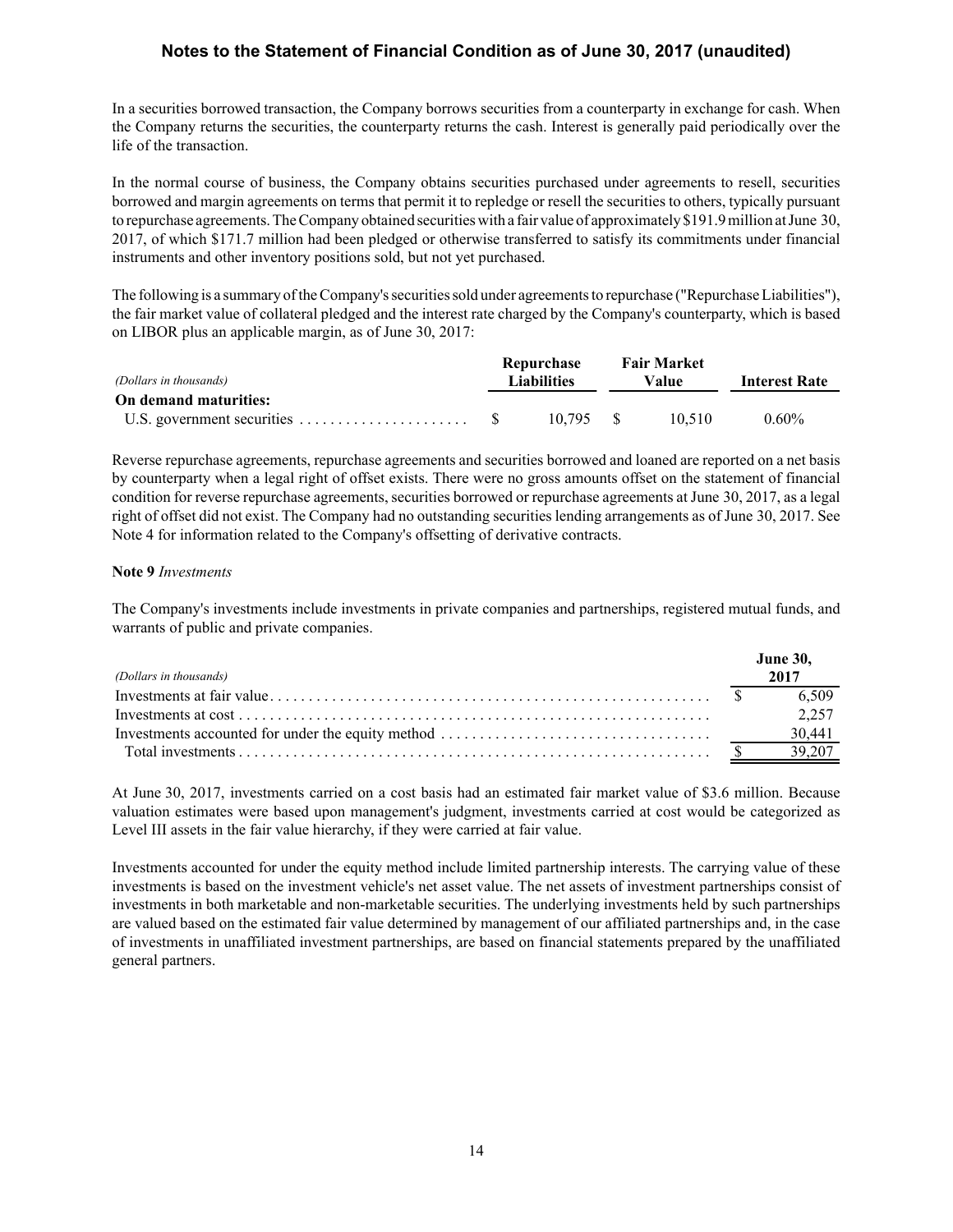**Note 10** *Other Assets*

|                        | <b>June 30,</b> |
|------------------------|-----------------|
| (Dollars in thousands) | 2017            |
|                        | 82.094          |
|                        | 10,039          |
|                        | 13,225          |
|                        | 4,502           |
|                        | 7,109           |
|                        | 4,642           |
|                        | 2,975           |
|                        |                 |
|                        |                 |

#### **Note 11** *Goodwill and Intangible Assets*

#### *(Dollars in thousands)*

| Goodwill          |        |
|-------------------|--------|
|                   | 80,486 |
|                   |        |
|                   |        |
|                   |        |
| Intangible assets |        |
|                   | 18,533 |
|                   |        |
|                   |        |

### **Note 12** *Short-Term Financing*

The Company issues secured commercial paper to fund a portion of its securities inventory. The commercial paper notes ("CP Notes") can be issued with maturities of 27 days to 270 days from the date of issuance. The CP Notes are issued under three separate programs, CP Series A, CP Series II A and CP Series III A, and are secured by different inventory classes. As of June 30, 2017, the weighted average maturity of CP Series A, CP Series II A and CP Series III A was 25 days, 16 days and 21 days, respectively. The CP Notes are interest bearing or sold at a discount to par with an interest rate based on LIBOR plus an applicable margin. CPSeries III Aincludes a covenant that requires the Company to maintain excess net capital of \$120 million. At June 30, 2017, the Company had CP Notes of \$112.4 million outstanding with a weighted average interest rate of 2.65%.

The Company has committed short-term bank line financing available on a secured basis and uncommitted short-term bank line financing available on both a secured and unsecured basis. The Company uses these credit facilities in the ordinary course of business to fund a portion of its daily operations and the amount borrowed under these credit facilities varies daily based on the Company's funding needs.

The Company's committed short-term bank line financing at June 30, 2017 consisted of a one-year \$200 million committed revolving credit facility with U.S. Bank, N.A., which was renewed in December 2016. Advances under this facility are secured by certain marketable securities. The facility includes a covenant that requires the Company to maintain minimum net capital of \$120 million, and the unpaid principal amount of all advances under this facility will be due on December 16, 2017. The Company pays a nonrefundable commitment fee on the unused portion of the facility on a quarterly basis. At June 30, 2017, the Company had \$104.0 million in advances against this line of credit.

The Company's uncommitted secured lines at June 30, 2017 totaled \$185 million with two banks and are dependent on having appropriate collateral, as determined by the bank agreement, to secure an advance under the line. The availability of the Company's uncommitted lines are subject to approval by the individual banks each time an advance is requested and may be denied. At June 30, 2017, the Company had no advances against these lines of credit.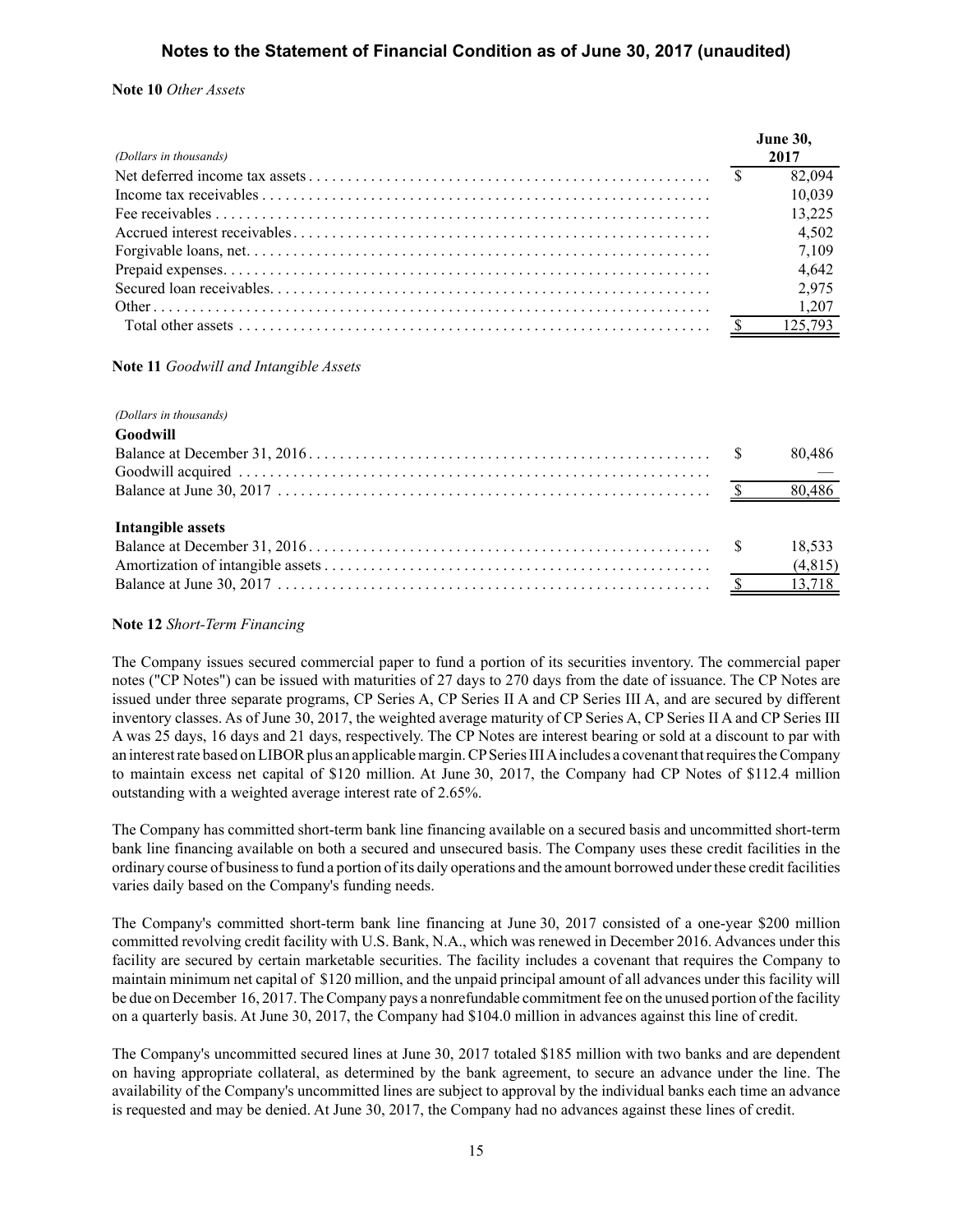## **Note 13** *Legal Contingencies*

The Company has been named as a defendant in various legal actions, including complaints and litigation and arbitration claims, arising from its business activities. Such actions include claims related to securities brokerage and investment banking activities, and certain class actions that primarily allege violations of securities laws and seek unspecified damages, which could be substantial. Also, the Company is involved from time to time in investigations and proceedings by governmental agencies and self-regulatory organizations ("SROs") which could result in adverse judgments, settlement, penalties, fines or other relief.

Given uncertainties regarding the timing, scope, volume and outcome of pending and potential legal actions, investigations and regulatory proceedings and other factors, the amounts of reserves and ranges of reasonably possible losses are difficult to determine and of necessity subject to future revision. Subject to the foregoing, management of the Company believes, based on currently available information, after consultation with outside legal counsel and taking into account its established reserves, that pending legal actions, investigations and regulatory proceedings will be resolved with no material adverse effect on the statement of financial condition of the Company.

# **Note 14** *Employee Benefit Plans*

The Parent Company has various employee benefit plans, and substantially all Company employees are covered by at least one plan. The plans include health and welfare plans and a tax-qualified retirement plan.

# **Note 15** *Parent Company Compensation Plans*

## **Stock-Based Compensation**

The Parent Company maintains a stock-based compensation plan, the Piper Jaffray Companies Amended and Restated 2003 Annual and Long-Term Incentive Plan (the "Incentive Plan"). The Incentive Plan permits the grant of equity awards, including restricted stock, restricted stock units and non-qualified stock options, to the Company's employees. The awards granted to employees have either three-year cliff vesting periods, vest ratably over three years in equal installments or cliff vest upon meeting certain performance or market-based metrics. The Incentive Plan provides for accelerated vesting of awards if there is a severance event, a change in control of the Parent Company (as defined in the Incentive Plan), in the event of a participant's death, and at the discretion of the compensation committee of the Parent Company's board of directors.

The Parent Company also established the 2016 Employment Inducement Award Plan (the "Inducement Plan") in conjunction with the acquisition of Simmons & Company International. These shares cliff vest in three years. Employees forfeit unvested Inducement Plan shares upon termination of employment.

## **Deferred Compensation Plans**

The Parent Company maintains various deferred compensation arrangements for employees.

The nonqualified deferred compensation plan is an unfunded plan which allows certain highly compensated employees, at their election, to defer a percentage of their base salary, commissions and/or cash bonuses. The deferrals vest immediately and are non-forfeitable. The amounts deferred under this plan are held in a grantor trust. The Parent Company invests, as a principal, in investments to economically hedge its obligation under the nonqualified deferred compensation plan.

As of August 9, 2017, the Board of Directors of the Parent Company approved the discontinuance of future deferral elections by participants for performance periods beginning after December 31, 2017.